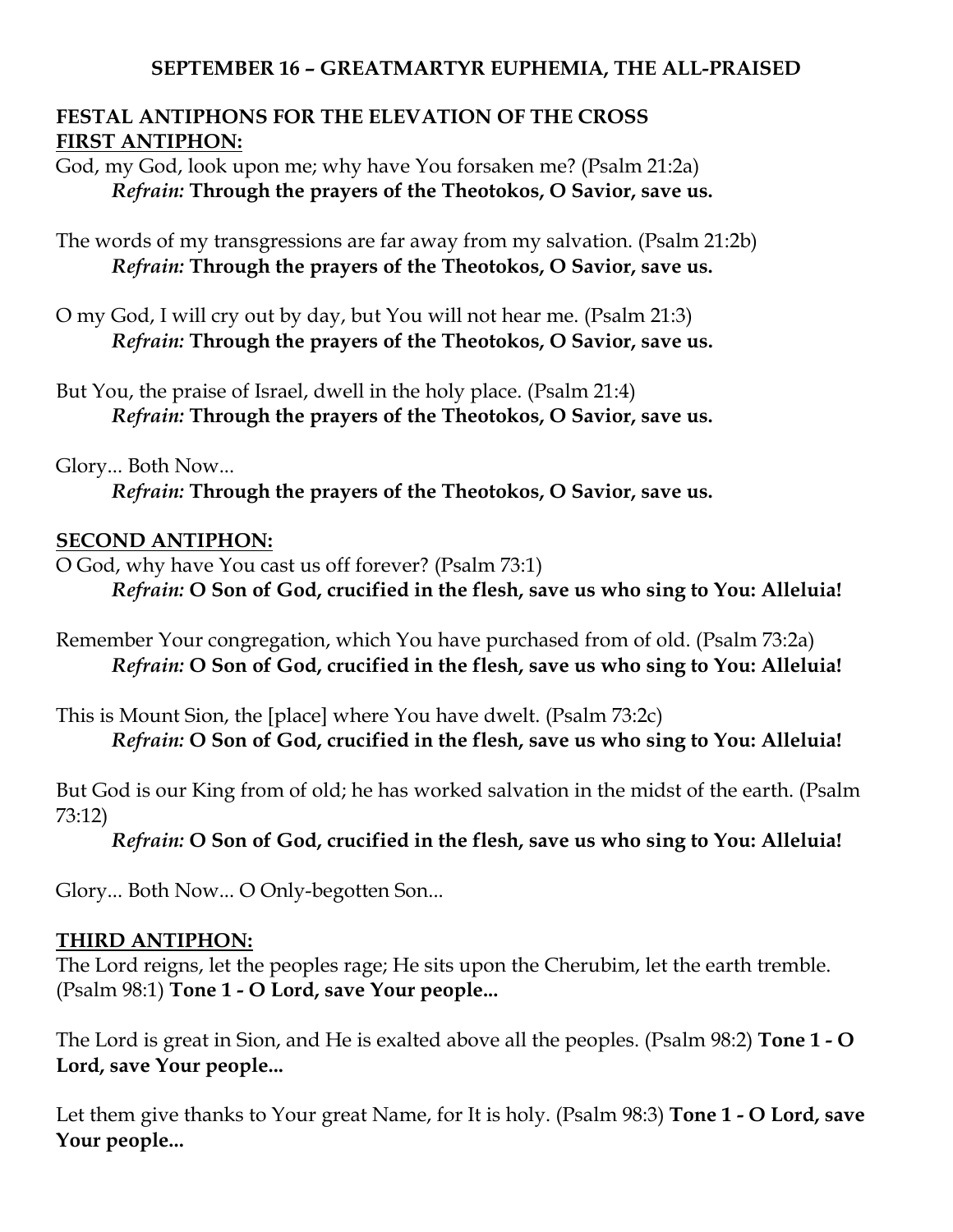**EISODIKON:** Come, let us worship and fall down before Christ, O Son of God, crucified in the flesh, save us who sing to You: Alleluia!

# **TROPARIA**

### **Tone 4 – Troparion of St. Euphemia**

Your lamb Euphemia calls out to You, O Jesus, in a loud voice: "I love You, my Bridegroom, and in seeking You I endure suffering. In baptism I was crucified so that I might reign in You, and I died so that I might live with You. Accept me as a pure sacrifice, for I have offered myself in love." // Through her prayers save our souls, since You are merciful!

# **Tone 1 Troparion of the Cross**

O Lord, save Your people and bless Your inheritance! Grant victories to the Orthodox Christians over their adversaries; and by virtue of Your Cross,// preserve Your habitation!

# **Tone 4 Troparion of St. Nicholas**

In truth you were revealed to your flock as a rule of faith, a model of meekness, and teacher of abstinence, so you won the heights by humility, and riches by poverty, O Holy Father Nicholas, intercede with Christ God to save our souls.

#### **KONTAKION**

*Glory to the Father, and to the Son, and to the Holy Spirit; now and ever, and unto ages of ages. Amen.*  **Tone 4 Kontakion of the Cross** As You were voluntarily raised upon the Cross for our sake, grant mercy to those who are called by Your Name, O Christ God; make all Orthodox Christians glad by your power, granting them victories over their adversaries// by bestowing on them the invincible trophy, Your weapon of peace!

*Instead of "Holy God…" we sing* **Before Thy Cross…**

*The Prokeimenon in the fourth tone:* **God is wonderful in His saints, / the God of Israel.** *(Ps 67/68:35)*

*v:* **In Churches bless God, the Lord from the springs of Israel.**